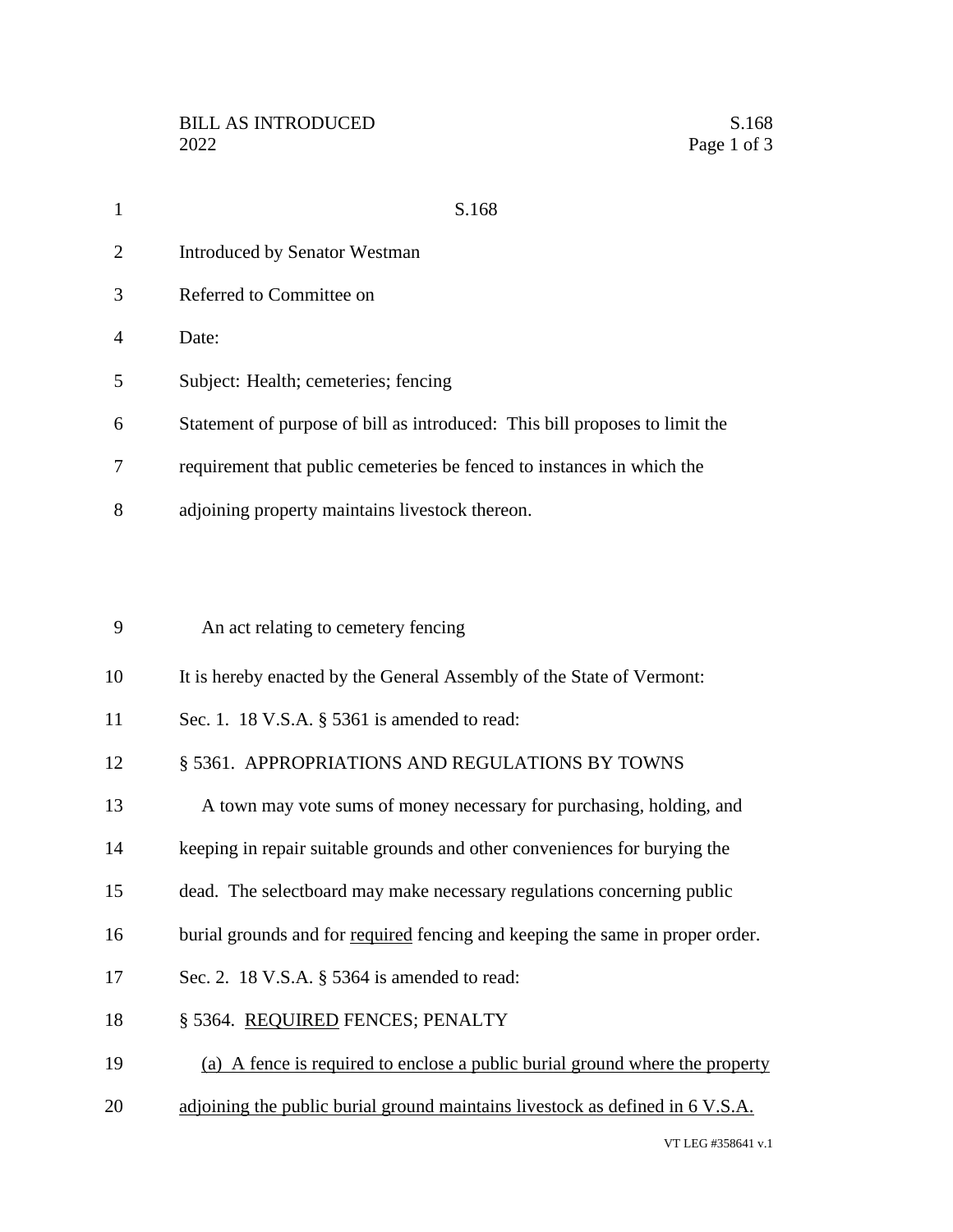| $\mathbf{1}$   | $§$ 761(1). Where a fence is not required, the perimeter of the public burial   |
|----------------|---------------------------------------------------------------------------------|
| $\overline{2}$ | ground may be marked in a less obtrusive manner, such as by survey markers.     |
| 3              | (b) When the selectboard or cemetery commissioners neglect to keep in           |
| $\overline{4}$ | repair the required fence around a public burial ground, the town may be        |
| 5              | prosecuted for such neglect and fined not more than \$400.00. The fine shall be |
| 6              | expended in repairing the required fences around such burial grounds under the  |
| 7              | direction of a commissioner appointed by the court.                             |
| 8              | Sec. 3. 18 V.S.A. § 5365 is amended to read:                                    |
| 9              | § 5365. DAMAGES FOR WANT OF REQUIRED FENCE; LIABILITY                           |
| 10             | When a person or estate is damaged by cattle, horses, sheep, or swine           |
| 11             | breaking into a public burial ground and injuring a grave, headstone,           |
| 12             | monument, shrubbery, or flowers, for want of a legal required fence around      |
| 13             | such the burial ground, such the person or estate may recover of the town       |
| 14             | double the amount of damages, in a civil action.                                |
| 15             | Sec. 4. 18 V.S.A. § 5366 is amended to read:                                    |
| 16             | § 5366. NOT LIABLE UNTIL NOTIFIED                                               |
| 17             | A town shall not be charged for not keeping failing to keep in repair the       |
| 18             | required fence around a burial ground, or be liable for damage done, unless the |
| 19             | selectboard, or cemetery commissioners, as the case may be, had notice in       |
| 20             | writing 20 days previous that the required fence was out of repair.             |
|                |                                                                                 |